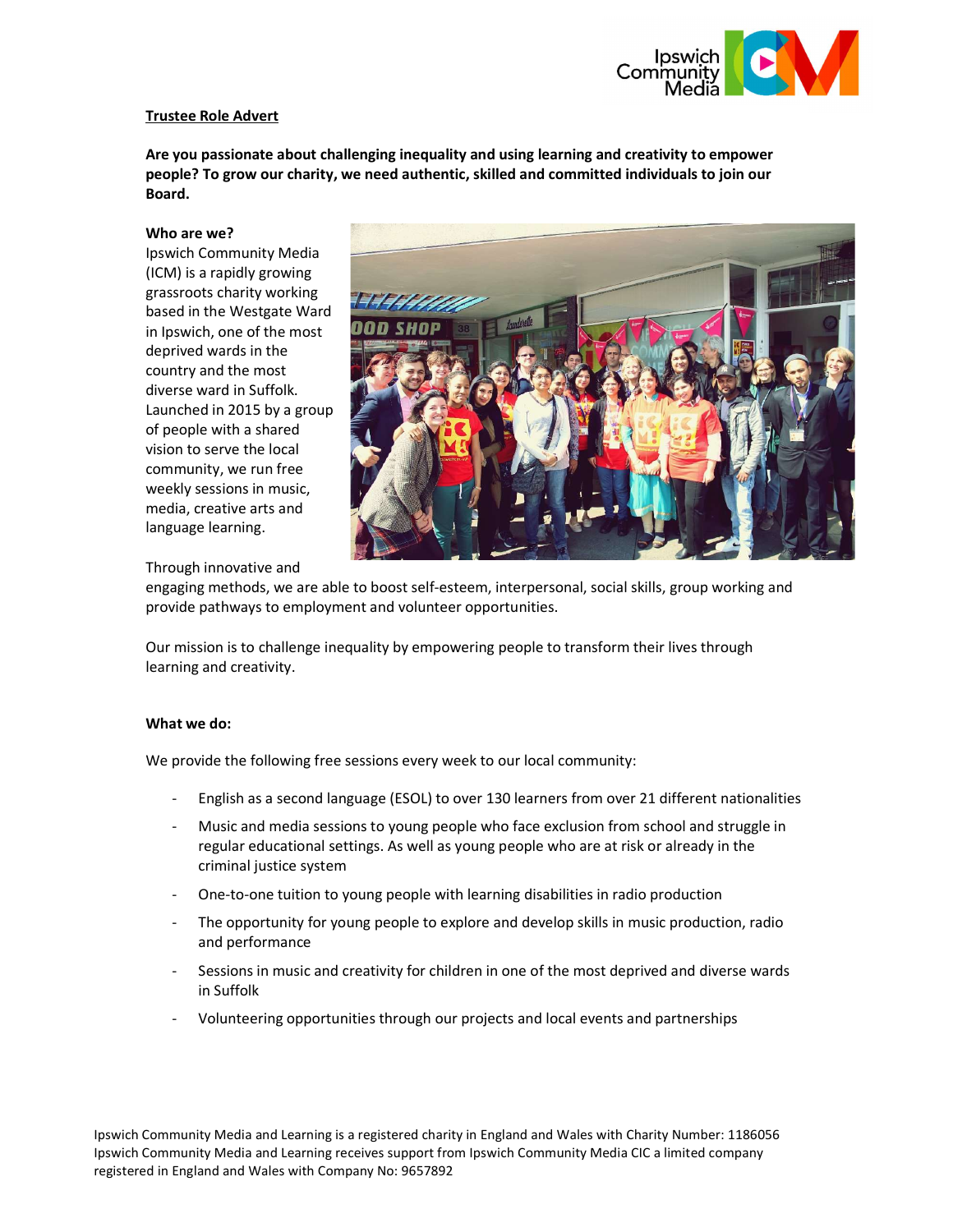

## What we're looking for

ICM is looking to recruit new Trustees to our Board to ensure we have a broad range of experience and skills, which reflect the diverse communities we serve.

We encourage applications from a wide range of candidates including those with relevant lived experience. We welcome applications from individuals regardless of their race, ethnicity, sexual orientation, religion, age, gender or disability. As part of our commitment to racial justice we particularly welcome applications from Black, Asian and Minority Ethnic candidates.

We are particularly keen to hear from those with the following skills and experience:

- Financial management
- Fundraising experience
- Experience working with marginalised communities
- Setting targets, monitoring and evaluating performance and programmes in commercial and non-profit making Organisations
- Legal matters
- Recruitment and personnel management, including knowledge of employment legislation
- Public relations
- Marketing
- IT systems
- Campaigning
- Education and learning
- Safeguarding
- Youth Work

## What you will be doing

- Contributing to the development of all aspects of the charity including governance, promotion and fundraising
- Ensuring compliance with constitutional and governance requirements and Charity Commission guidance
- Being an active committee member by attending meetings and contributing ideas
- Using your skills, experience and local contacts to promote our work
- Being a positive advocate for ICM and encouraging others to support our work
- Safeguarding the reputation and values of our charity

### What's in it for you

- Use your skills and experience to contribute to the success of our charity and make a positive difference to local people's lives
- Meet like-minded people and enjoy being part of a team
- Enhance your CV by developing new skills and gaining valuable experience
- We'll support you to develop in your volunteering role and provide you with relevant training
- We'll give you a reference for your future work or volunteering
- We provide out-of-pocket travel expenses

Ipswich Community Media and Learning is a registered charity in England and Wales with Charity Number: 1186056 Ipswich Community Media and Learning receives support from Ipswich Community Media CIC a limited company registered in England and Wales with Company No: 9657892